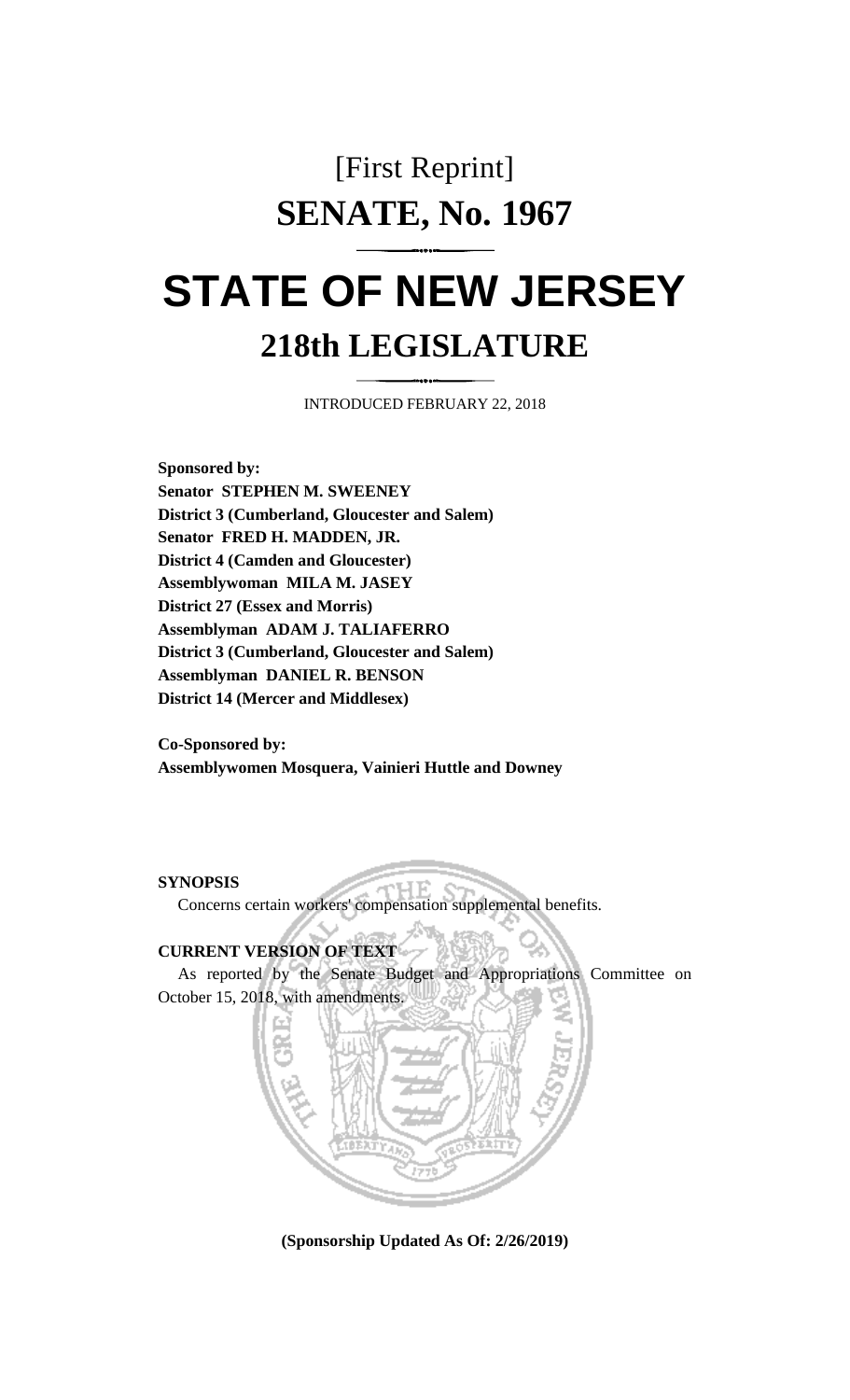**AN ACT** concerning workers' compensation benefits and supplementing chapter 15 of Title 34 of the Revised Statutes.

 **BE IT ENACTED** *by the Senate and General Assembly of the State of New Jersey:*

 1. a. Beginning with the fiscal year 2020, commencing July 1, 2019, and each fiscal year thereafter, a person who is **<sup>1</sup> [**an 9 employee<u>] a public safety worker</u><sup>1</sup>, or a dependent of the 10 <sup>1</sup>[employee] public safety worker<sup>1</sup>, who is receiving weekly benefits pursuant to subsection (b) of R.S.34:15-12, R.S.34:15-13, or R.S.34:15-95 for a disability or death that occurred after December 31, 1979, and who is not entitled to receive special adjustment benefits pursuant to section 1 of P.L.1980, c.83 (C.34:15-95.4), shall be entitled to receive weekly supplemental benefits from the Second Injury Fund during the period in which the person is eligible to receive the initially-awarded weekly benefits, whenever the amount of the initially-awarded weekly benefits is less than the total amount of weekly benefits that would be payable to the person if that total amount included weekly supplemental benefits calculated in the manner indicated in subsection b. of this section. In making the determination of the aggregate annual surcharge for the Second Injury Fund to be levied pursuant to paragraph (4) of subsection c. of R.S.34:15-94 for calendar year and each subsequent calendar year, the **<sup>1</sup> [**commissioner**]** 26 Commissioner of Labor and Workforce Development<sup>1</sup> shall include the anticipated additional amounts, including administrative costs, required for payment of supplemental benefits pursuant to this section during the fiscal year which begins on July 1 of the respective calendar year. b. The base amount of the weekly supplemental benefits to be

 paid pursuant to this section during each fiscal year shall be calculated in a manner so that when it is added to the workers' compensation weekly benefits initially awarded, the sum of the initial award and the base weekly supplemental benefits shall bear the same percentage relationship to the maximum workers' compensation rate for the current fiscal year that the person's initial compensation bore to the maximum workers' compensation rate in effect at the time of the injury or death**<sup>1</sup> [**. The actual amount of the supplemental benefits paid pursuant to this section shall be 33 1/3% of the base amount during fiscal year 2020; 66 2/3% of the base amount during fiscal year 2021; and 100% of the base amount 43 during fiscal year 2022 and thereafter $\mathbf{I}^1$ , except that:

**Matter underlined thus is new matter.**

**Matter enclosed in superscript numerals has been adopted as follows: 1 Senate SBA committee amendments adopted October 15, 2018.**

**EXPLANATION – Matter enclosed in bold-faced brackets [thus] in the above bill is not enacted and is intended to be omitted in the law.**